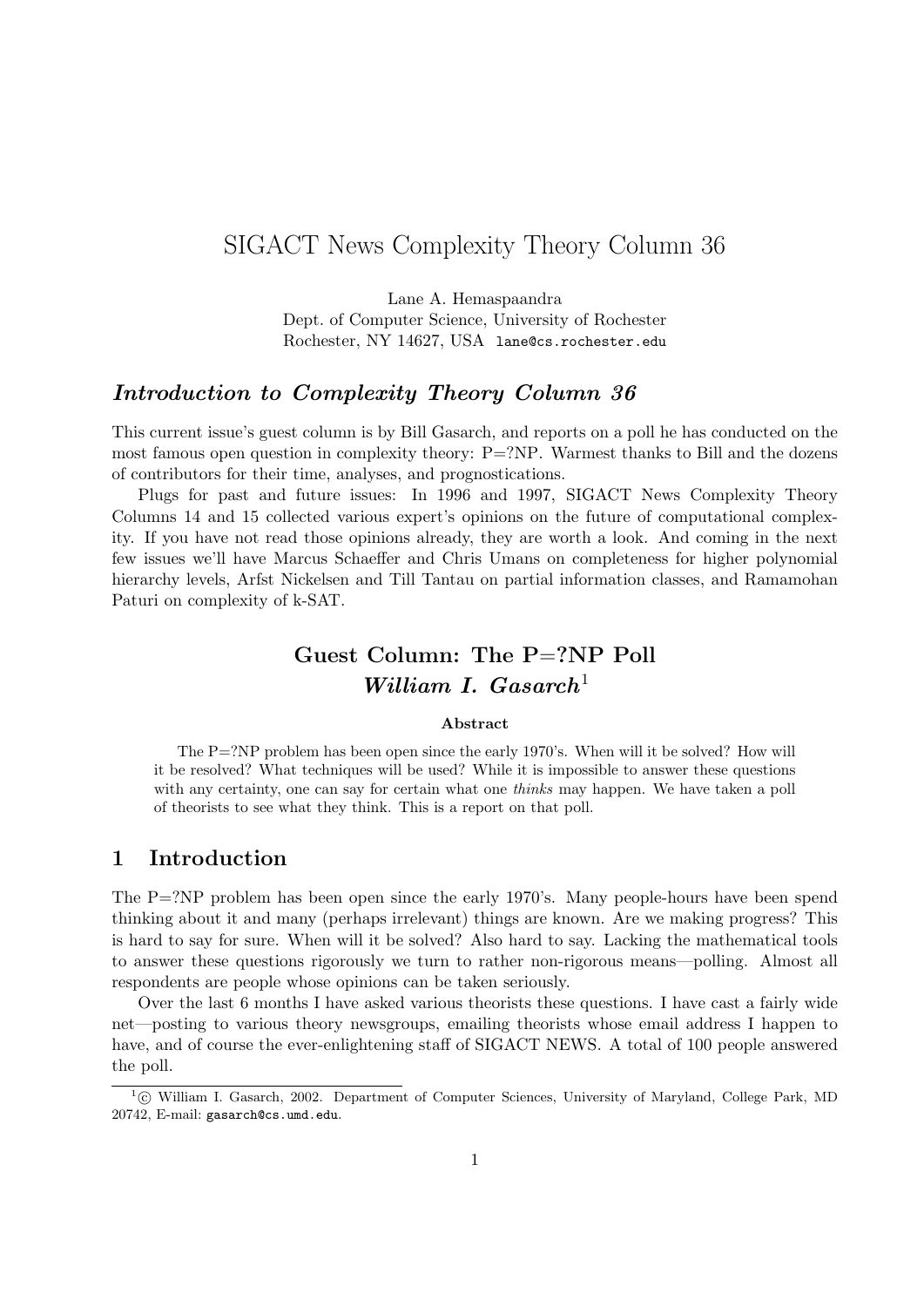This is a report on the poll. This does not bring us any closer to solving  $P=?NP$  or to knowing when it will be solved, but it attempts to be an objective report on the subjective opinion of this era.

# 2 The Statistics and What They Mean

# 2.1 When Do You Think P=?NP Will Be Resolved?

79 of the respondents answered this one directly. I have broken down the data into 10-year intervals except at the beginning and the very end.

- 1. P=NP will be resolved between 2002-2009: 5
- 2. P=NP will be resolved between 2010-2019: 12
- 3. P=NP will be resolved between 2020-2029: 13
- 4. P=NP will be resolved between 2030-2039: 10
- 5. P=NP will be resolved between 2040-2049: 5
- 6. P=NP will be resolved between 2050-2059: 12
- 7. P=NP will be resolved between 2060-2069: 4
- 8. P=NP will be resolved between 2070-2079: 0
- 9. P=NP will be resolved between 2080-2089: 1
- 10. P=NP will be resolved between 2090-2099: 0
- 11. P=NP will be resolved between 2100-2110: 7
- 12. P=NP will be resolved between 2100-2199: 0
- 13. P=NP will be resolved between 2200-3000: 5
- 14. P=NP will never be resolved : 5.

The question was posed in its current form in the early 1970s by Cook and Levin (though it was mentioned in a letter between von Neumann and Gödel in the 1950s). Hence if it is solved before, say, 2070 we may think of that as "soon." With this definition we have the statistic that 57 people think it will be resolved soon and only 22 people think we are in for the long haul. On the other hand 21 people did not respond.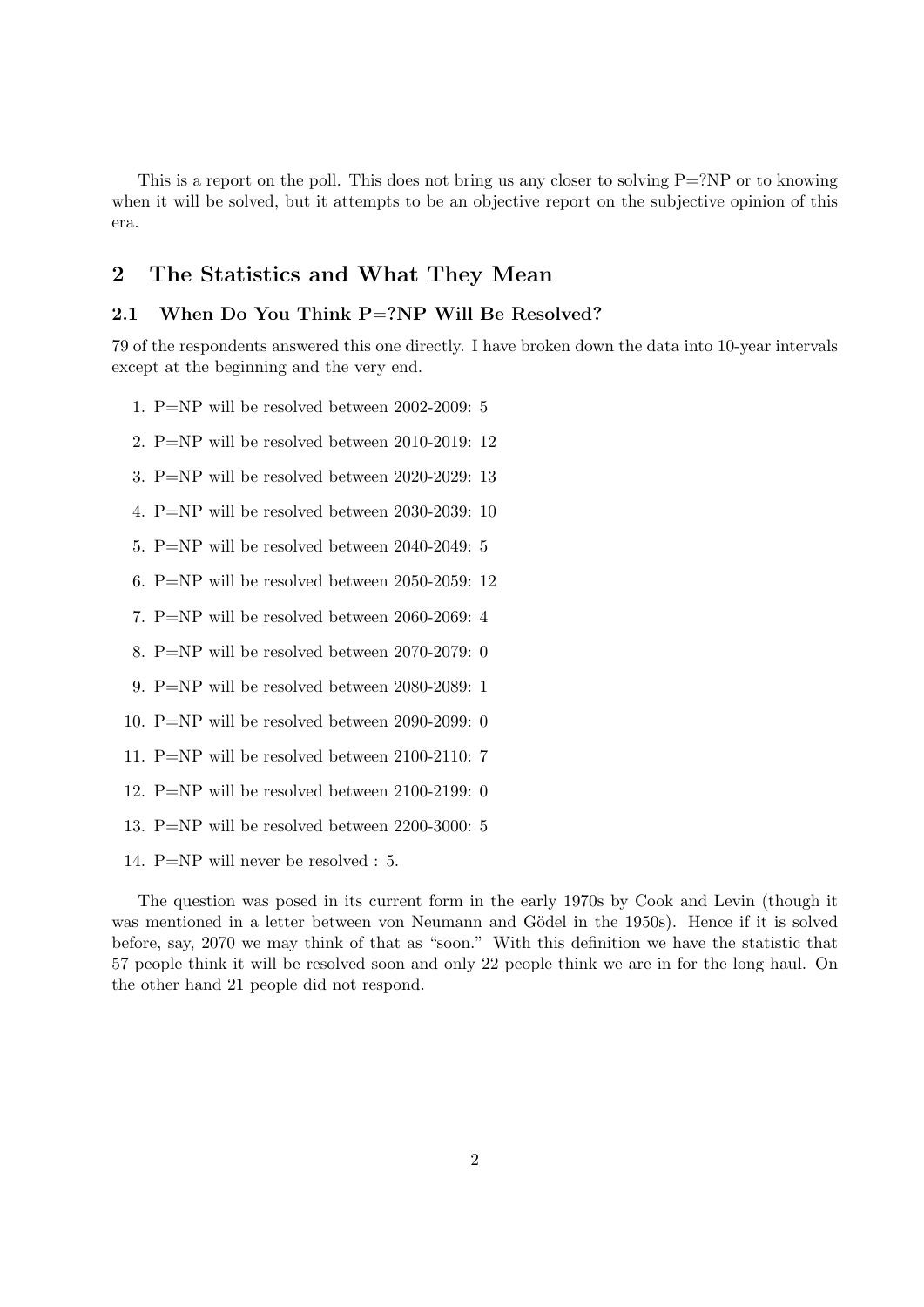### 2.2 How Will it Be Resolved?

- 1. 61 thought  $P\neq NP$ .
- 2. 9 thought P=NP.
- 3. 4 thought that it is independent. While no particular axiom system was mentioned, I assume they think it is independent of ZFC.
- 4. 3 just stated that it is NOT independent of Primitive Recursive Arithmetic.
- 5. 1 said it would depend on the model.
- 6. 22 offered no opinion.

These statistics indicate (not surprisingly) that of those who answered most thought P $\neq$ NP. Most of the 9 who thought that  $P=NP$  were respectable members of the community. All of them recognized that their opinion is a minority viewpoint. A few even said they took it just to be contrary. However, the fact that 22 people did not venture an opinion indicates more uncertainty on this then one would have thought.

### 2.3 What Techniques Will be Used?

52 people answered this one.

- 1. Combinatorics and Complexity: 11 people thought that combinatorics or complexity theory (or a combination of the two) is the key. Of those who thought so, 2 mentioned the PCP machinery, 1 mentioned Resolution theorem proving lower bounds, and 1 mentioned circuit lower bounds.
- 2. Logic: 9 people stated that logic is the key. Of those, 3 mentioned E-F games and finite model theory, 1 mentioned thought Paris–Harrington type Independence results, and 1 mentioned an arithmetic form of Berry's Paradox.
- 3. Math: 10 people stated that math (of the type not usually studied by theorists) is the key. 3 of these mention algebraic techniques, 1 mentions continuous techniques, and one mentions higher cohomology (in fact, he stated that the use of higher cohomology is inevitable).
- 4. Misc: 1 person each said computer assisted (like the proof of the four color theorem), contradiction, induction, information-theoretic argument, general-purpose lower bounds first, and not-probability. Two people (who stated  $P=NP$ ) say it will be done by an algorithm for an NPC problem (this is not obvious—if P=NP then it is possible it will be done by some nonconstructive technique).
- 5. New: 16 people said it will take new techniques. Of course, the people who said "logic" or "funky math" may also have new techniques in mind.

It is notable that 36 people stated that the technique is known to us now, but not the way to apply it. This is higher than I would have thought, but is consistent with the notion that it will be resolved before 2070 (i.e., soon).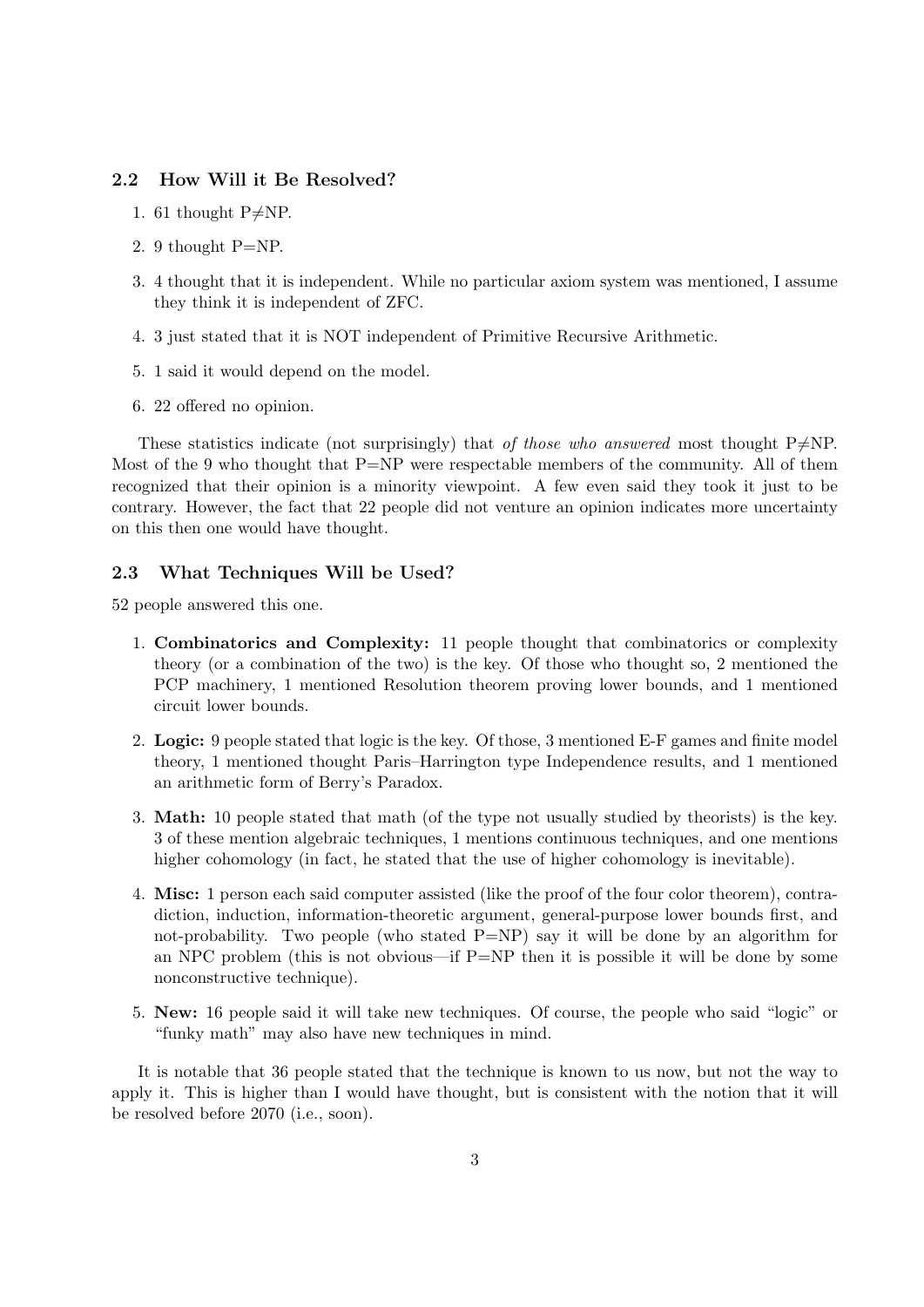## 3 Some Notable Comments

This section contains some of the comments offered on the  $P=?NP$  problem. Next to everyone's name I put a brief summary of their views before their quote. Everyone is in a Computer Science department unless otherwise noted.

- 1. **Jamie Andrews:** (University of Waterloo, 2015, P=NP) There will be an  $O(n^{\log^*(n)})$  algorithm for an NP-complete problem, rendering the whole P vs. NP question essentially irrelevant. :-)
- 2. Eric Bach: (University of Wisconsin, 2100,  $P \neq NP$ ) I can't say it better than Robin Hartshorne (Algebraic Geometry, p. 55) did:

In any branch of mathematics, there are usually guiding problems, which are so difficult that one never expects to solve them completely, yet which provide stimulus for a great amount of work, and which serve as yardsticks for measuring progress the field.

Clearly P vs NP is our guiding problem.

We should be careful to distinguish between faster ways of doing essentially the same thing (Moore's law being the great example) and fundamental progress in our understanding of computation (knowing WHY we can or cannot do certain things). The first is easy, the second hard. It's perfectly all right for a field to have questions that will take more than a few years to solve. In fact, I would argue that the recent popularization of computing (with the attendant explosion of the computer business) has not necessarily been good for computer \*science\*. There is the temptation to expect quick easy answers to all technical problems.

- 3. David Barrington: (University of Mass., 2030,  $P \neq NP$ ) Razborov-Rudich suggests we need to get better at breaking pseudo-random generators before we get close to lower bounds putting natural problems outside of P
- 4. Bela Bollobas: University of Memphis, Math Dept, 2020,  $P=NP$ ) I think that in this respect I am on the loony fringe of the mathematical community: I think (not too strongly!) that P=NP and this will be proved within twenty years. Some years ago, Charles Read (of the invariant subspace (rather, lack of it) fame) and I worked on it quite bit, and we even had a celebratory dinner in a good restaurant before we found an absolutely fatal mistake. I would not be astonished if very clever geometric and combinatorial techniques gave the result, without discovering revolutionary new tools. A bit like Tim Gowers's solutions to major sixty-year old questions of Banach. P vs NP may not be that much harder than the invariant subspace problem for Hilbert spaces (but that, of course, may be terribly hard). Sadly, we haven't returned the P vs NP question since that unfortunate experience fifteen years ago. The danger of wasting a year for no return is rather off-putting.
- 5. Stas Busygin: (2010, P=NP, continuous techniques) An embryonic form of such a technique is already described in the paper "A New Trust Region Technique for Maximum Weight Clique Problem." (available at http://www.busygin.dp.ua/npc.html and http://www.optimizationonline.org/DB $_{\text{HTMI}}$ /2002/01/430.html ) As well, there are impressive numerical experiment results on max clique instances seemingly hard for any combinatorial approach.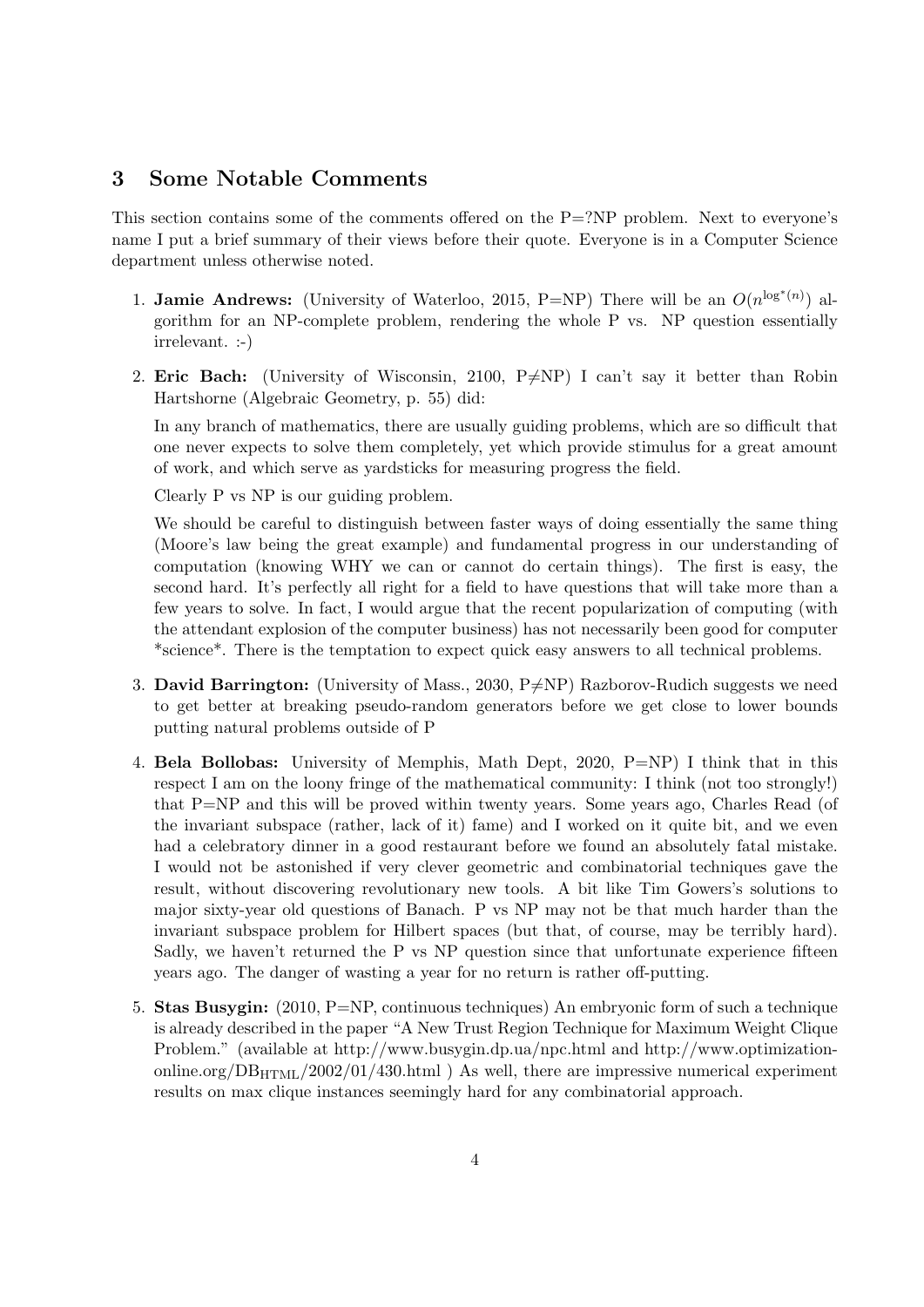- 6. **Jin-yi Cai:** (University of Wisconsin, 2100, P $\neq$ NP, algebraic) No true substantial progress toward P vs NP is visible in the last 30 years since NP-competeness was formulated. I am pessimistic on its quick resolution any time soon. This is not necessarily a bad thing. Look at the Riemann Hypothesis.
- 7. Richard Chang: (Univ of MD Balt County, 2066,  $P\neq NP$ ) In the year, 2066 the idea that computers will double in speed every 18 months (Moore's Law) has been ludicrous for 50 years. As such, no one uses asymptotic analysis anymore. Programs are written in assembly language to shave the running time. Some poor assistant professor will prove that  $P \equiv NP$ and fail to get tenure for it.
- 8. Hubie Chen: (Cornell University) Proof at http://www.cs.cornell.edu/hubes/pnp.htm
- 9. **John Conway:** (Princeton University, Math, 2030,  $P \neq NP$ , Conversion to some arithmetized form of the Berry paradox) In my opinion this shouldn't really be a hard problem; it's just that we came late to this theory, and haven't yet developed any techniques for proving computations to be hard. Eventually, it will just be a footnote in the books.
- 10. Francisco Antonio Doria: (University of Sao Paulo, Sao Paulo, Brazil, Math, 2005, Ind) There will be two steps. First, one will show surprisingly that P=NP is consistent with ZFC (if ZFC is consistent).

Then one will show that  $P\neq NP$  is also consistent with ZFC, and so both are independent. It will also turn out to be true of the standard model for arithmetics. Finally, one will show that  $ZFC$  + some large cardinal hypothesis proves  $P_iNP$ . The idea will be similar to the proof of the Paris-Harrington theorem. But a surprising Busy Beaver like function will suddenly appear.

This class of problems will turn out to be precisely in the limit, so to say, between time-poly problems and time-exp problems.

- 11. Ron Fagin: (IBM Almaden Research Center) I feel that theoretical computer scientists should devote a constant fraction of their lives to trying to resolve the P vs. NP question. I personally spend a few days each year thinking about it. I've proven (at least twice) that NP does not equal co-NP (and hence P does not equal NP). I've also proven (also at least twice) that NP equals co-NP. My most recent proof that NP does not equal co-NP occurred about a week ago as I write this, and the proof survived for about half an hour (not quite long enough for me to run it by someone else). My longest-surviving proof that NP does not equal co-NP (about 5 years ago) survived for about 3 days and fooled some very smart people into believing it. Each of my proofs that NP does not equal co-NP was via logic (descriptive complexity). I feel that descriptive complexity has as good a chance of resolving the P vs. NP problem as any other approach. In fact, it can be shown that, in a precise sense, if NP coes not equal co-NP then there is a proof of this using descriptive complexity tools
- 12. Stephan Fenner: (University of South Carolina, Never,  $P\neq NP$ ) Even though I think it will never be resolved, I do not think it is independent of ZFC or anything like that. Simple questions may be decidable but have very long proofs (e.g., Fermat's Last Theorem). FLT is the exception rather than the rule; many simple decidable statements in number theory will never be proved because their proofs are just too long for anyone to find.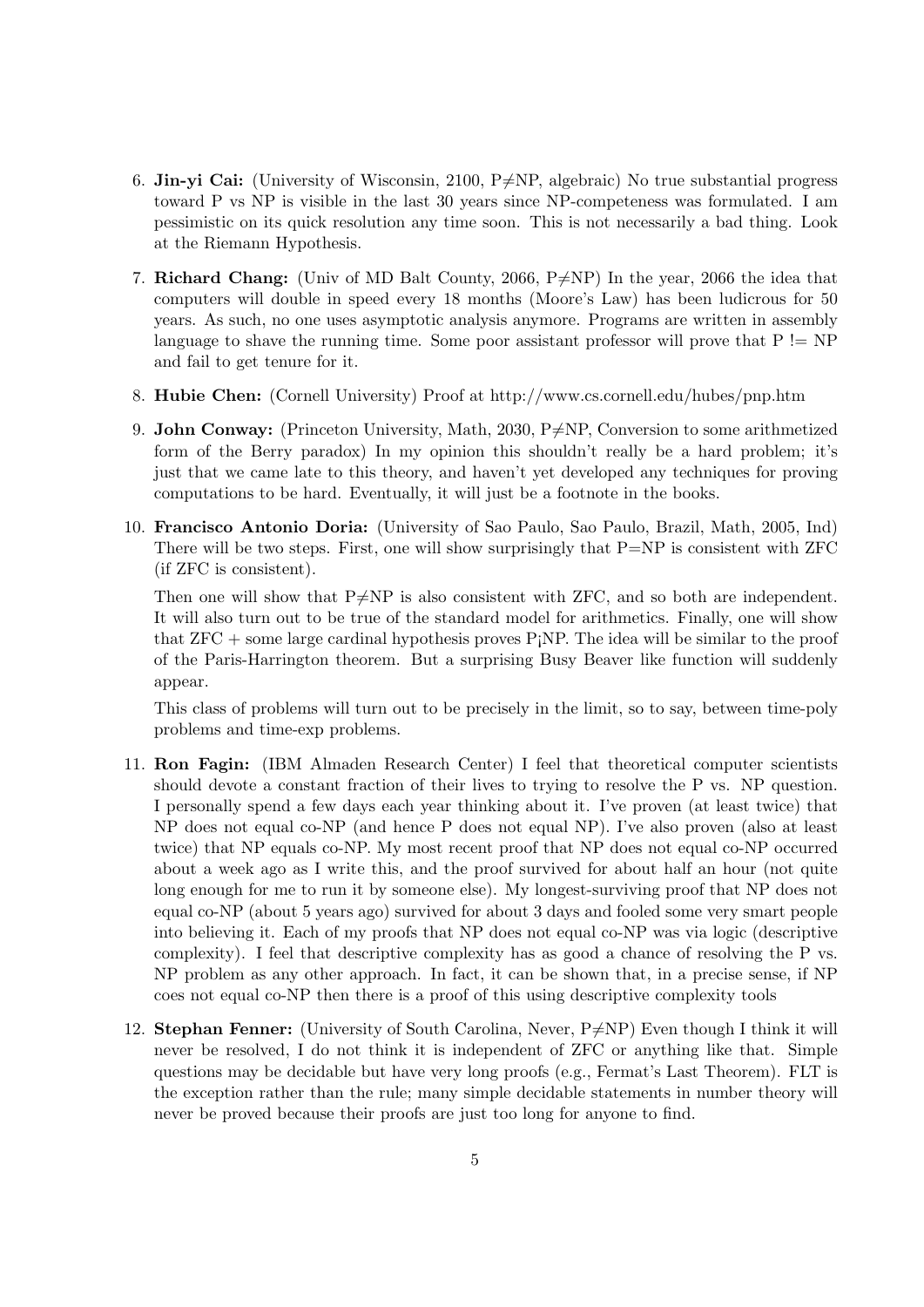- (a) I'd bet 5,000 current dollars that PvsNP is not solved within 5 years
- (b) I'd bet 1,000 current dollars that PvsNP is not solved within 10 years
- (c) I'd bet 500 current dollars that PvsNP is not solved within 20 years
- (d) I'd bet 200 current dollars that PvsNP is not solved within 40 years
- 13. Lance Fortnow: (NEC, 2050,  $P \neq NP$ ) At this moment, I believe we have no techniques that get us even close to a solution. Thus any attempt to guess when or how the problem will be solved is meaningless. The solution may come in 5 years or 500 years; it is just impossible to tell.
- 14. Harvey Friedman: (Ohio State, Math, 2050,  $P\neq NP$ ) Detailed combinatorial work on easier problems, leading up to the full result. P=PSPACE will be refuted first.
- 15. William Gasarch: (Univ of MD, 2100,  $P\neq NP$ ) NP-completeness is important since (as we tell our students) if a problem is NP-complete you look for other ways to attack it rather than seek an exact solution in poly time. Similarly, independent results (from restricted systems) are important in that they tell us that we should look for other ways to solve the problem.

We seem to have made no real progress on P vs NP; however we have made progress on proving what techniques do not work (Oracle results, Natural Proofs). I predict we will have some (weak) independence results in the next 20 years. This will be followed by 20 years of proving statements that nobody cares about independent of systems nobody cares about, results that will be obtained because they can be. Then researchers will return to the original problem and these independent results will help guide them to the solution. We're in for the long haul.

- 16. Yuri Gurevich: (Microsoft, 2060, P=NP) The positive solution will not make the standard NP problems worst-case feasible in the practical sense of the word. Cumbersome reductions to the very particular problem discussed above will exert a heavy price.
- 17. **Jeff Hirst:** (Appalachian State University, Math, 2100,  $P\neq NP$ ) Assuming that P is actually not equal to NP, it seems that some sort of mathematical logic approach will have to be used. The computability theoretic analogs that have been tried seem to rely on P corresponding to the computable sets and NP corresponding to a jump. I think that progress will depend on adopting a different analog, using something like measure theory on  $\Pi_1^0$  classes or perhaps Medvedev degrees.

I remember telling Sam Buss in the mid-80s that I thought the problem would be solved by 1990 for sure.

18. Neil Immerman: (University of Massachusetts, 2017,  $P\neq NP$ , Finite Model Theory) No one knows, but I remain I hopeful that Ehrenfeucht-Fraïssé games will help, and that the main lemma will show something like that there is no first-order projection from 3 colorability to the circuit value problem.

Yes, while I hope that the proof is clean and comprehensible once it is found, I suspect that computer generated constructions and lemmas will be very useful along the way.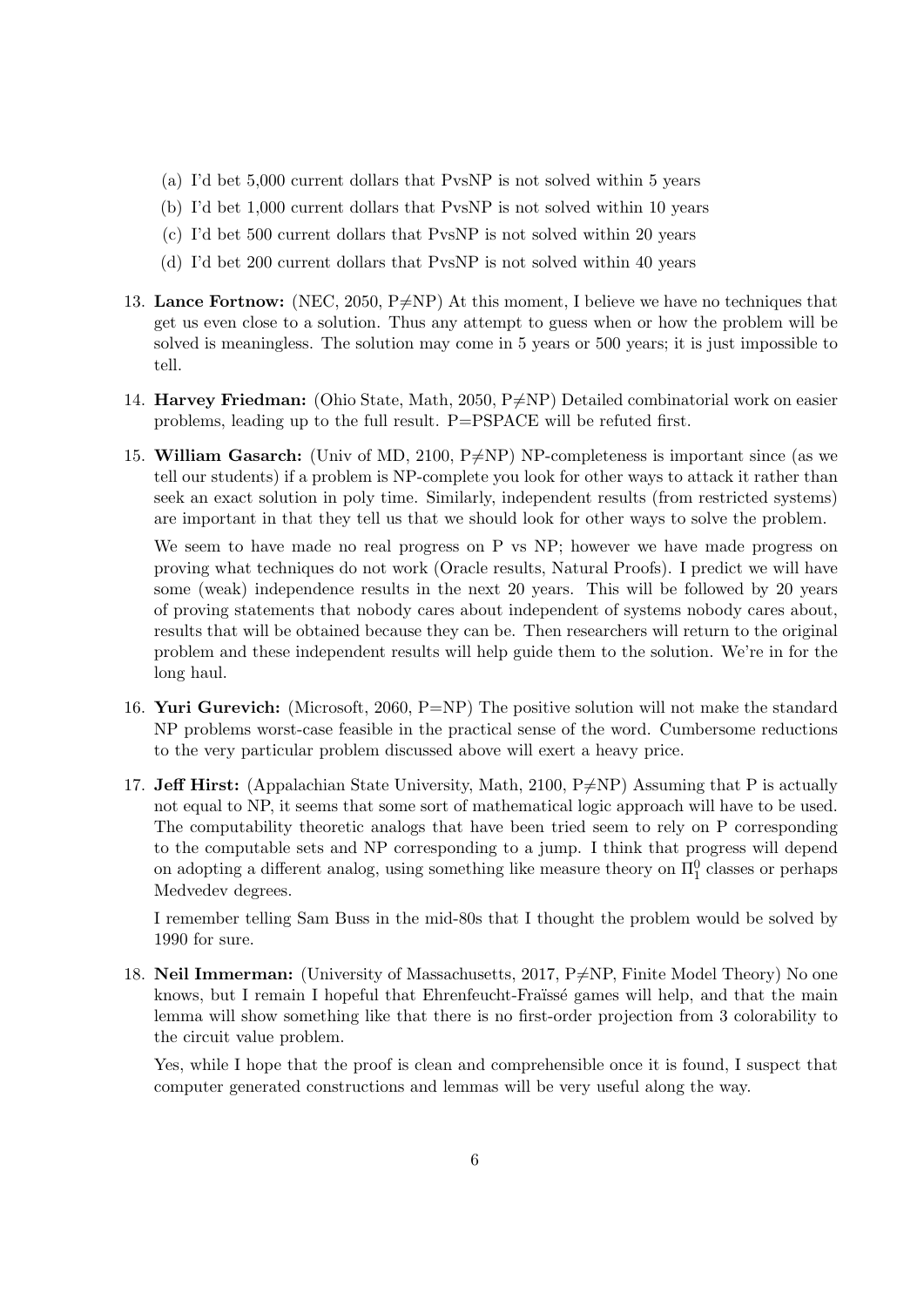- 19. David Isles: (Tufts University, Math) My guess is that the problem will be resolved not thru the development of new techniques but as a consequence of quite radical revisions in our way of conceiving of certain mathematical ideas. Such revisions will include an abandoning of the belief in a set of natural numbers unique up to isomorphism plus a recognition that there must be a more careful use of induction in reasoning about "natural numbers." One consequence of this would be the recognition that exponential is, in general, not everywhere defined and can, depending on the context, be given different values.
- 20. David Juedes: (Ohio University, 2030,  $P\neq NP$ ) I am not completely sure what techniques will be used since most of the ones that I've seen do not seem to be leading to a resolution to this question. My intuition tells me that we need to be looking at techniques that examine both time and space simultaneously. When we solve the PSPACE vs EXP and the LOGSPACE vs P questions, then I believe that the P vs NP question will be resolved quickly thereafter using similar techniques. Furthermore, I think we need to build techniques to prove general purpose lower bounds, before we can get to the P vs NP question. For example, I do not believe that anyone has shown that Vertex Cover requires  $O(n^3)$  steps on a Turing machine. If we can't do that, how can we expect to prove that P is not equal to NP?
- 21. Sariel Har-Peled: (University of Illinois at Urbana, 2525,  $P\neq NP$ ) There are good reasons to believe the question is NOT relevant. In particular, assume that tomorrow I came up with a  $A(10) * n$  time algorithm for solving SAT, where  $A(10)$  is Ackermann 10, and let us assume that this is tight. It is completely useless, as this implies that the problem can not be solved for any reasonable size instance, even assuming that we use Pentium 3000, although P=NP. We similarly have infinite number of examples of NPC problems that can be solved in practice (approximation algorithms, heuristics, you name it), so... Why is this question so important?
- 22. Juris Hartmanis: (Cornell University,  $2012.P\neq NP$ ) I expect that the P vs NP will be solved during the next ten years and not much earlier. I hope that many other SEPARATION PROBLEMS, such as LOGSPACE, NLOGSPACE, P, PH; P, NP, PH, PSPACE; PSPACE, EXPTIME, NEXPTIME, will be solve once the first major SEPARATION result is obtained. I do not consider the possible separation of LOGSPACE from NLOGSPACE in the same class as the other SEPARATION PROBLEMS.

My guess is that P will be shown to be different of NP. When I look at all the SEPARATION PROBLEMS below EXPSPACE, I believe that the first results may separate the bigger gaps, say, LOGSPACE from NP or PH, or P from PSPACE. Once one of these problems is solved, I expect that the rest will follow quickly, except that the separation or collapse of LOGSPACE and NLOGSPACE, may not cause or inspire directly any further collapses.

I do not believe that the resolution of the SEPARATION PROBLEMS will be achieved by finding some existing deep mathematical results which can be applied directly to solve these problems, or any one of them. I expect that new techniques will have to be developed for the resolution of these problems. I also would not be very surprised if eventually we find a short proof that P is not NP.

23. John Kadvany: (Policy and Decision Science, Menlo Park, 2010) The solution may involve an implicit informal foundational issue associated with the statement of the P vs NP problem.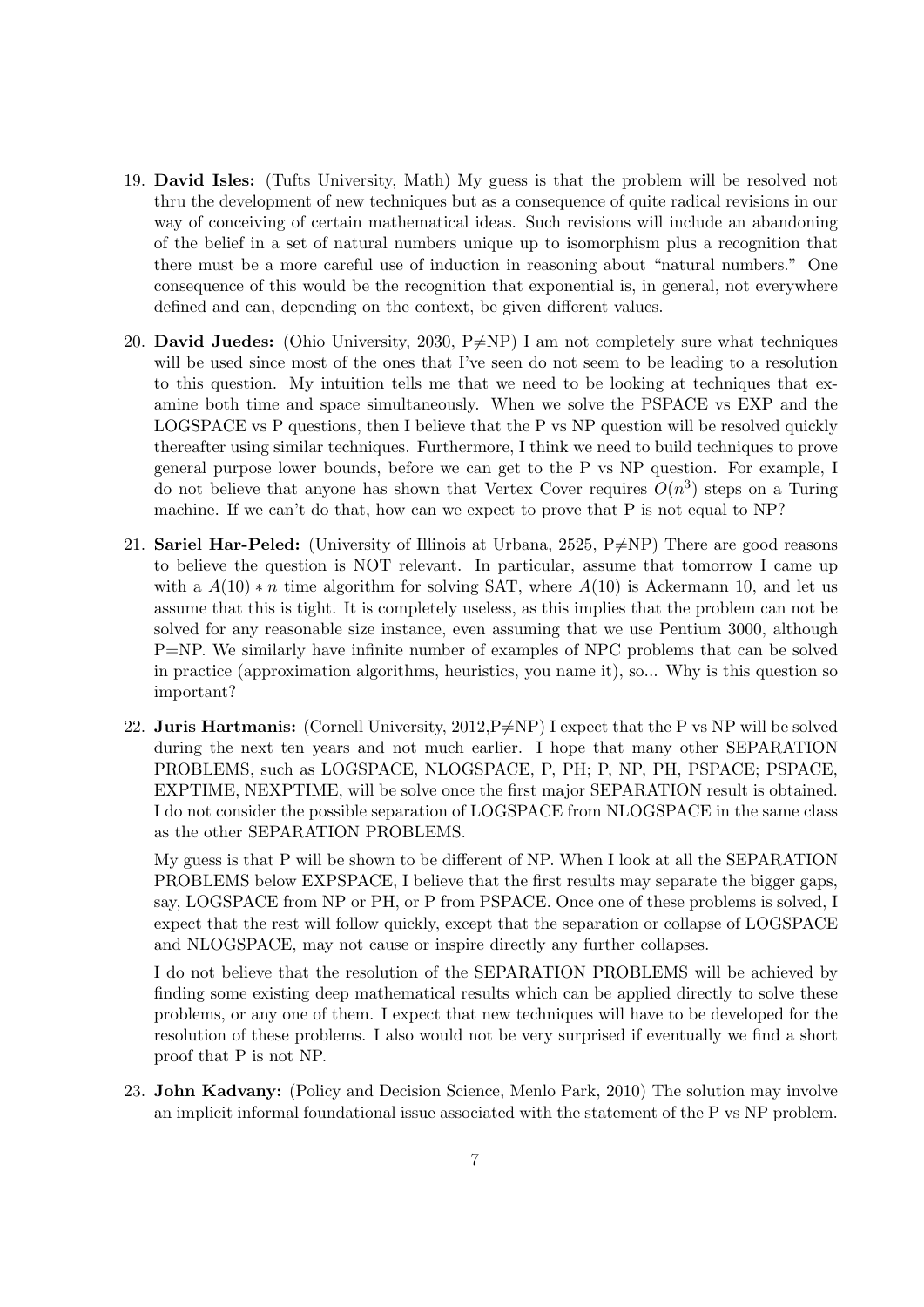Speculative ideas include: alternative characterizations of the difference between polynomial and exponential computation similar to the intensional content of Godel's second incompleteness theorem; a close analysis of the relationship between addition and multiplication and the development of complexity at the lowest computational levels; a role for infinitary set theory via the association between computational complexity and countable ordinals; analogies between the infinitary power-set operation (and its problems) and exponentiation; a characterization of complexity involving an analysis of relative numerical clocks, analogous to that in Einstein's special theory of relativity; a reformulation of the Turing machine concept in which tape geometry is varied, e.g. as compact sets supporting self-similar geometric computations; or computability assumptions for real numbers.

24. Richard Karp: (Berkeley, unsure,  $P\neq NP$ ) My intuitive belief is that P is unequal to NP, but the only supporting arguments I can offer are the failure of all efforts to place specific NP-complete problems in P by constructing polynomial-time algorithms.

I believe that the traditional proof techniques will not suffice. Something entirely novel will be required.

My hunch is that the problem will be solved by a young researcher who is not encumbered by too much conventional wisdom about how to attack the problem.

25. Andy Klapper: (University of Kentucky) I don't think these questions can be given anything like a reasonable response. It is apparent that it is a very hard question. To my knowledge there is no program in place which, if carried out (e.g., "if we could prove steps  $(a)$ ,  $(b)$ , and (c) then it would be settled, and here are the techniques that must be developed to prove them") would settle the question. There have been several techniques developed that held some promise—circuit methods, measure theory, ...—in the sense that they seemed relevant, but to my knowledge none ever presented a program of attack such as the attack by Wiles on Fermat's theorem or the present attacks on the Riemann hypothesis or the classification of finite simple groups. So I think that we really haven't the slightest clue what it will take or how long it will take. But who knows, maybe there is a 17 year old Lithuanian mathematician who will emerge from his parents basement in 5 years with the answer using techniques we never expected.

Also, I'd like to suggest calling it the "P and NP problem." P vs NP is too adversarial :-)

- 26. Donald Knuth: (Retired from Stanford) It will be solved by either 2048 or 4096. I am currently somewhat pessimistic. The outcome will be the truly worst case scenario: namely that someone will prove "P=NP because there are only finitely many obstructions to the opposite hypothesis"; hence there will exists a polynomial time solution to SAT but we will never know its complexity!
- 27. Vladik Kreinovich: (University of Texas at El Paso) My personal opinion is that it is more probable that P is different from NP. However, it is also highly possible that P will be proven to be equal to NP—but without the ability of solving all problems from NP easily.

To be more precise, by definition, P=NP means that we will be able to solve NP-complete problems in time bounded by a polynomial  $P(n)$  of the input's length, but it would still not enable us to solve NP-hard problems feasibly in practical sense of this word, because the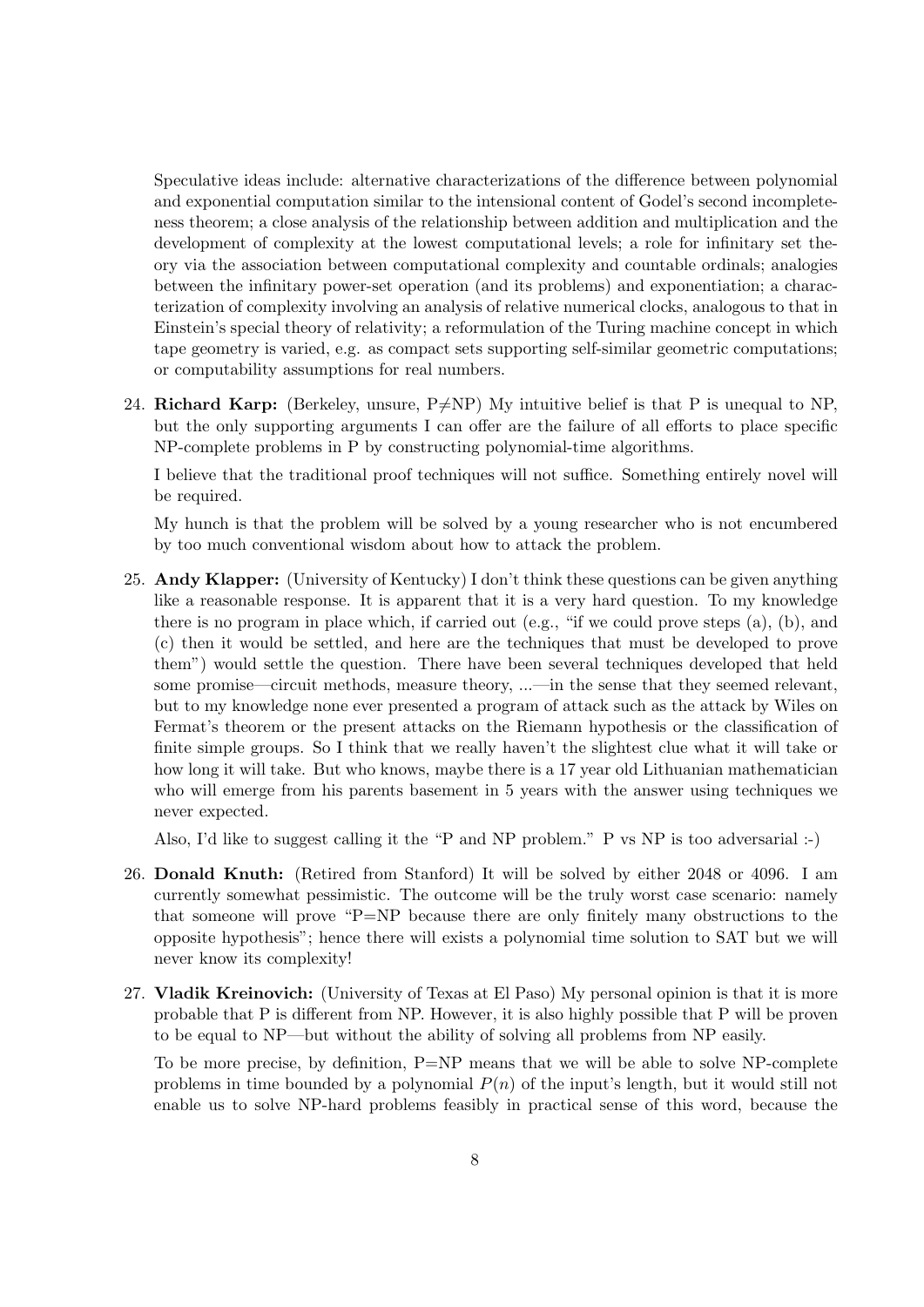coefficients of the corresponding polynomial  $P(n)$  will likely be on un-physical (like  $10^{40}$  or more).

No objections to quoting me by name. Actually, Levin expressed similar opinion some time ago, you may want to cite him instead.

28. Clyde Kruskal: (University of Maryland, 2036,  $P\neq NP$ ) If  $P=NP$  then I think NP-complete problems will have very high degree polynomial times. Otherwise, it does not seem reasonable that we do not yet have a polynomial time solution.

In an ideal world it would be renamed P vs VP (or maybe P vs PV).

- 29. Stuart Kurtz: (University of Chicago, 2050,  $P\neq NP$ ) Knowing Ketan Mulmuley, I live in fear that the solution will be via algebraic geometry, and it will come soon enough that I'll be expected to understand it. An alternative nightmare is that the undergraduate who solves it will publish his solution in French.
- 30. Ming Li: (Waterloo,  $P\neq NP$ ) For God's sake, let's keep it open for another 100 years! NSF needs to be convinced that theoretical CS is still relevant and supports it.
- 31. Laszlo Lovasz: (Microsoft,  $2017,\mathbb{P} \neq \mathbb{NP}$ ) Probably some new math modeling the information flow through a boolean circuit. With luck, something like algebraic topology or algebraic geometry will be used.
- 32. **Dana Nau:** (Univ of MD) I have this wonderful proof that  $P\neq NP$ , but it is to large to write in the margin of this email message!
- 33. Anil Nerode: (Cornell, Math) What techniques? Pure combinatorics if P=NP, Calculus estimates as in Hilbert's solution of Waring's problem if  $P\neq NP$ .

Being attached to a speculation is not a good guide to research planning. One should always try both directions of every problem. Prejudice has caused famous mathematicians to fail to solve famous problems whose solution was opposite to their expectations, even though they had developed all the methods required.

34. Mitsu Ogihara: (University of Rochester, 3000, P=NP) Connections to some algebraic hypotheses will be made and those hypotheses will be positively resolved. I think we are allowed to be very creative to answer this question. Here's a story I conjured up, which describes the progress towards the resolution (not brushed up).

The path towards the positive resolution of the P vs. NP problem was created when unpublished notes of FOO, one of the 20th century's math geniuses, were discovered in the late XX00's. The notes were very sketchy. They were written in an attempt to formulate a new theory on some algebraic structure. Apparently, FOO gave up on that early on and never returned to the subject. The notes were trapped in the cracks on the floor of FOO's bedroom. The notes were found by builders working on a renovation project of the house in which FOO lived.

The notes themselves did not create much immediate sensation because they were so sketchy. However, decades later, a group of mathematicians found that if a variation of one of the hypotheses FOO made on the notes holds then a number of interesting statements can be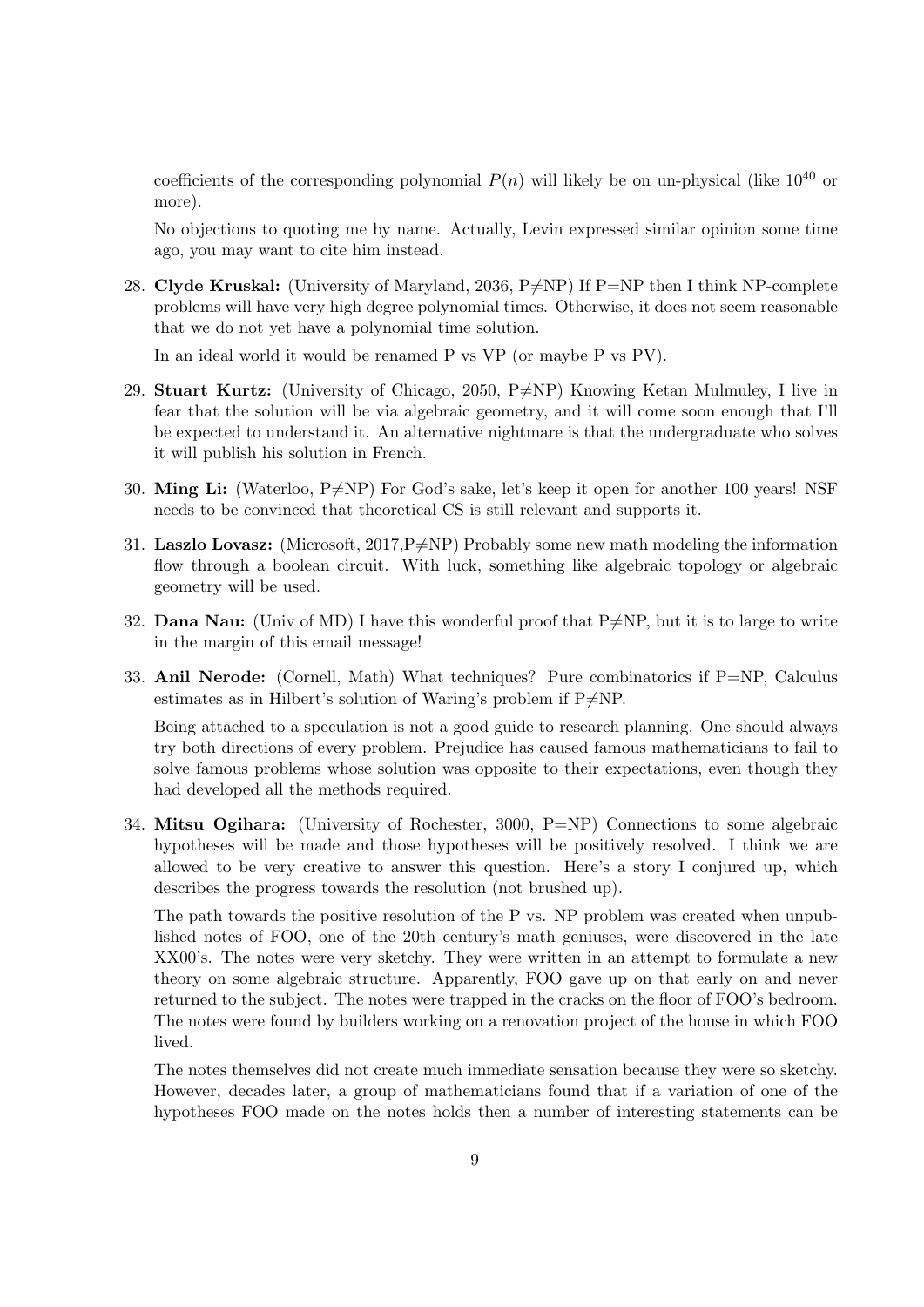said. Although the hypothesis is not in the form that FOO intended, it was called FOO's Conjecture, to give an honor to this genius.

Almost a hundred years later, a group of computer scientists found that if FOO Conjecture holds, then a certain algebraic problem, called QQQ, which is not known to be NP-complete, is NP-complete. Also, a few years later, groups computer scientists found that if one of the then-famous mathematical conjecture, the BAR Conjecture, holds then Q is polynomial time solvable. Combination of these two pieces of work established the goal for resolving the infamous problem, i.e., if FOO and BAR both hold, then  $P = NP$ .

In the next two centuries, both conjectures were intensely studied. Many partial resolutions were given to them and the remaining special cases were transformed into new forms. Those modifications narrowed down to both conjectures to very small, specialized statements. Finally, two groups reported that the specialized statements are valid. The first report, which resolved the specialized BAR conjecture, was made three weeks before FOO's birthday and the other report, which resolved the FOO conjecture, came out just three months later.

35. **Jim Owings:** (Univ of MD, Math, maybe never,  $P\neq NP$ ) I had thought that it would be solved by the year 2000. But that was in 1975. I am now guessing that it will not be solved in the next fifty years, and maybe never. I think the answer is that  $P$  not  $= NP$ . Perhaps there is some very clever algorithm that puts some NP complete problem in P, but why hasn't it been found yet? How clever can it be? There is something very strange about this problem, something very philosophical. It is the greatest unsolved problem in mathematics, better than the Riemann hypothesis. It is the raison d'etre of abstract computer science, and as long as it remains unsolved, its mystery will ennoble the field.

Another possibility- someone comes up with an algorithm for SAT that is in P but cannot be proven to be in P.

36. Karl Papadantonakis: (Caltech, 2025) Characterization of what happens to a logic system when you assume P=NP, and what happens when you assume  $P\neq NP$ . I don't think that inconsistency has to result in either case; rather there is some property that we can't quite put a finger on yet...

Complexity theory, model theory, and programming language models. These techniques probably need to be refined and even unified somehow. People in different areas of research will need to join forces.

Clearly these are just quick opinions. Nobody really knows.

37. Ian Parberry: (University of North Texas, 2050,  $P\neq NP$ , Weird Math)

It will be solved by a mathematician, not one of us. Probably somebody in a discrete area of math that nobody in our community has ever heard of and may not even exist as a field of study yet.

38. Chris Pollett: (San Jose State University, 2020,  $P\neq NP$ , Complexity Theory)

- (a) P=BPP will be shown first.
- (b) The inability to prove P=NP will be demonstrated in stronger and stronger systems of arithmetic before then.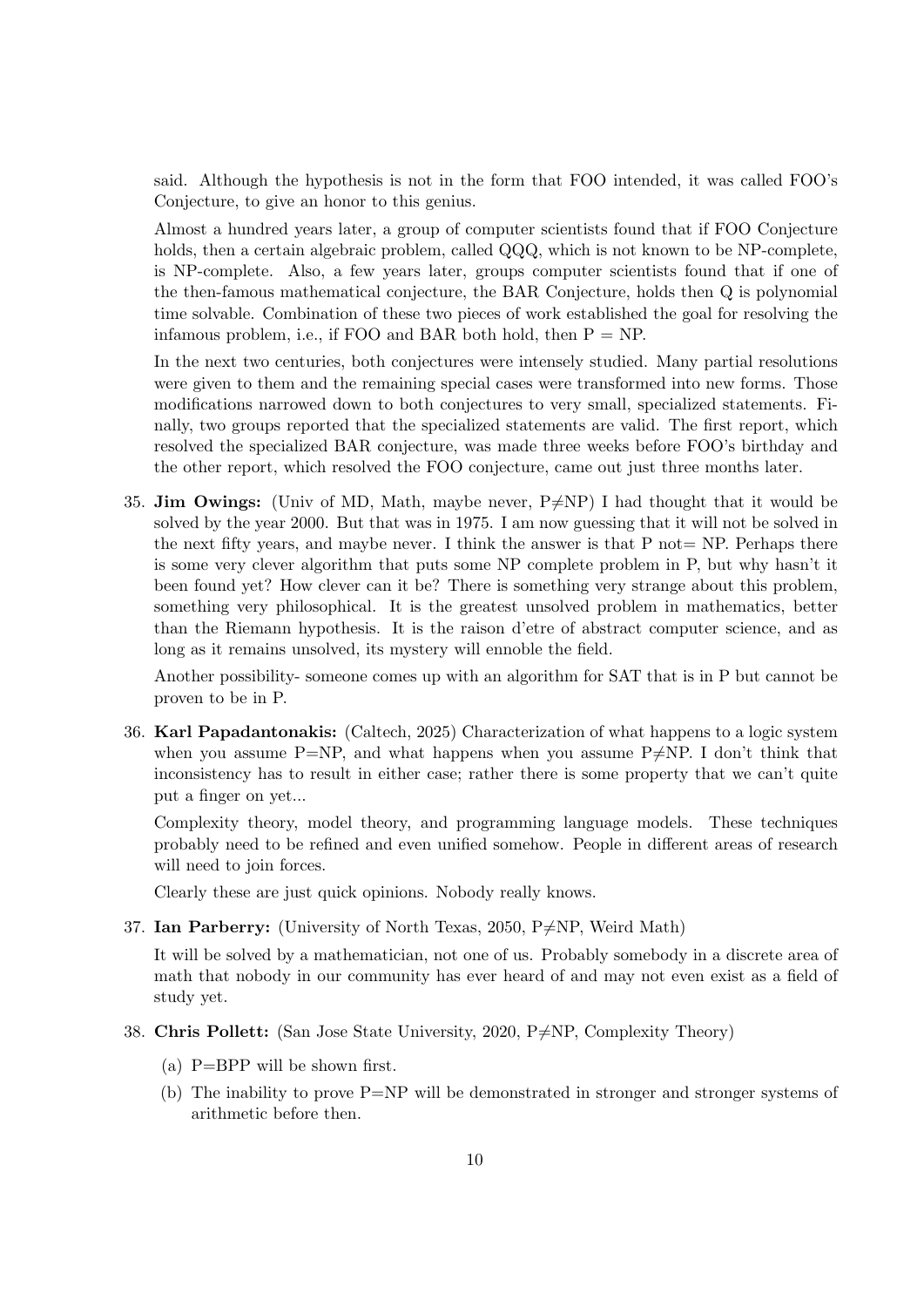(c) Within a year of  $P\neq NP$  the polynomial hierarchy will be proven infinite.

#### 39. Ranu Raatikainen: (University of Helsinki, 2030,  $P\neq NP$ )

- (a) It may be solved in the next 10-20 years, but this depends on many issues: modes can change, and the problem may become less trendy etc.—if practically nobody works with the problem and related issues, it may take ages; or, if people approach it only with "wrong" tools.
- (b) I believe it will be solved indirectly by solving the spectrum problem, which is in my mind a very natural problem in logic.
- (c) I believe that actually the  $P\neq NP$  problem in itself is not very important, and that P is not as good substitute for the intuitive notion of feasibly computable as many seem to think.
- 40. Charles Rackoff: (University of Toronto, 2004, PCP etc. stuff) Uniformly, P is not equal to NP; Nonuniformly, P=NP. I actually believe that (uniform) exponential time is contained in nonuniform polynomial size. It is not hard to prove that this implies (uniformly) NP is unequal to P. My goal, therefore, is to show how to get small circuits for exponential time.
- 41. Alexander Razborov: (Institute for Advanced Study) Well, this problem is (at the moment) very unique since we seem to be missing even the most basic understanding of the nature of its difficulty. Neither we currently have any ideas of what approach might turn out to be viable and lead us to the solution (or at least to a better understanding of the problem). All approaches tried so far probably (in some cases, provably) have failed. In this sense P=NP is different from many other major mathematical problems on which a gradual progress was being constantly done (sometimes for centuries) whereupon they yielded, either completely or partially. Perhaps, although, the key word in this difference is "century", and the P=NP problem has simply not aged enough yet (by mathematical standards).
- 42. Ken Regan: (University of Buffalo,  $P\neq NP$ ) Assuming the Vegans hold to the treaty of 1979 and don't tell us the answer, humanity will solve it between 2030 and 2040. The trail seems to have gone "cold" since 1993, but will pick up publicly later this decade. Thirty-plus years now represents the same integral of brain-hours as over the 300-plus years it took to get Fermat. P $\neq$ NP: SAT cannot be done in time  $2^{o(n/\text{polylog} n)}$ .

Higher cohomology seems inevitable, and damn hard. . . it will need something besides linear algebraic groups and the level of stuff I've tried as a supporting cast, too. Somewhere inside the reams and folds of the math is a dynamic rather than static information theory trying to get out.

- 43. Mike Robson: (Universite Bordeaux in France, 2020,  $P\neq NP$ ) Maybe the question will be obsolete when we all have quantum computers.
- 44. Rocky Ross: (Montana State University) I don't think I'm close enough to the recent research to give an opinion that would be worth anything. However, I can give you a cautionary anecdote. In about 1976 when I was a graduate student in Germany I bumped into a new professor who had been a particularly bright student of my major professor in Germany. He had been given a full professorship at another university pretty much right after receiving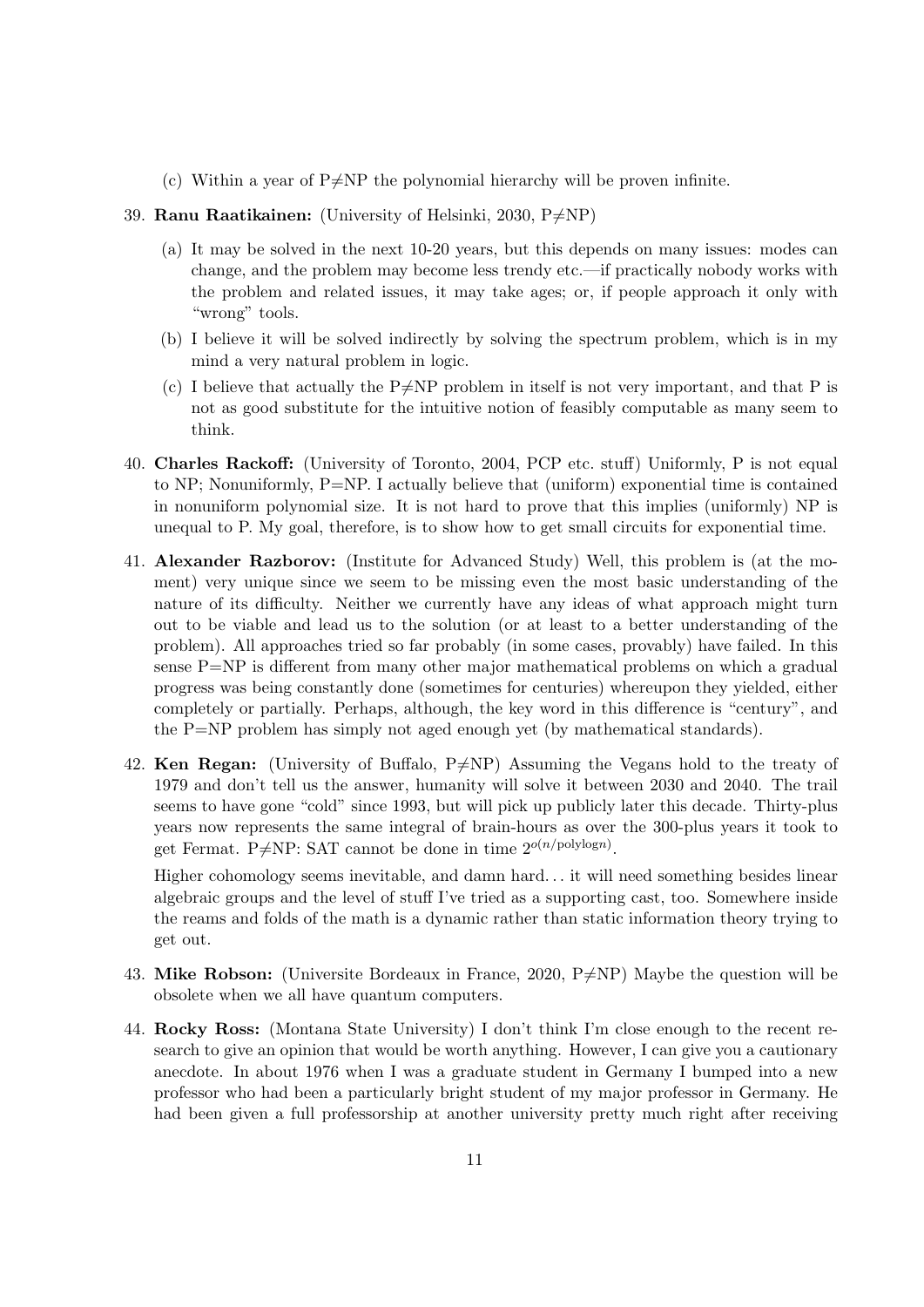his Doctorate. He told me straight out that he was going to solve the  $P=NP$  problem. He exuded confidence in his abilities and fairly gloated over the fact that he had a leg up on his American counterparts, because, as a German professor, he could pretty much dictate his schedule. That is, he could go into his room, lock his door, and focus on The Problem.

Many years later I asked about this person, and I got answers indicating that no one really knew anything about him. He was still a professor as far as anyone could tell, but he had turned into a recluse and virtual hermit, which seemed to baffle everyone. Maybe he just hadn't expressed his aspirations to anyone else. I haven't asked about him in years, so I'm not sure what has evolved since.

- 45. Pannagadatta Shivaswamy: (Cisco Systems) The person will be richer by one Million Dollars—courtesy Clay math institute, and the world will be richer by one more proof (see www.claymath.org/prizeproblems/).
- 46. Peter Shor: (Bell Labs,  $P\neq NP$ , hard math)
	- (a) Possibly the right question for practice is whether NP is contained in BPP or BQP (my response to both of these questions is "no."
	- (b) I would love to see a survey of how many people think  $P = BPP$ .
	- (c) My answer to (b) is that I think  $P = BPP$  but  $P \neq BQP$ .
- 47. Michael Sipser: As you may know, when I was a graduate student in the mid 1970s I predicted that it would be solved by the century's end. I also bet Len Adleman an ounce of gold that I would be right. Now that I've paid off, I'm more reluctant to make a prediction once again. But I'll go out on a limb and give it another 25 years, so by around 2025. And I'll stick with my earlier prediction that the resolution will be a proof that  $P \neq NP$ . The technique would be combinatorial, but that isn't saying much. No more bets, however.
- 48. Steve Skiena: (SUNY at Stonybrook, 2025,  $P\neq NP$ , Complexity theory) I fear a result akin to the proving of Fermat's Last Theorem, where I one morning I read the great news that the problem has been solved, and I never get much insight into how beyond mumbled references to elliptic curves in the popular media.
- 49. Carl Smith: (University of Maryland, 2025, model-dependent, novel diagonalization) Before the Berlin wall fell I had thought it would be solved by a young eastern block mathematician who didn't have to worry about tenure and could hence spend his best years thinking about  $P\neq NP$  for hours, days, weeks, months, years, decades, until he either solved it or became an old Eastern block mathematician. Now that the Berlin wall has fallen, the number of young mathematicians who can afford to not worry about tenure and just think deep thoughts has fallen so it may be longer then it would have been to solve it. In any case, the solution will not be as enlightening as the problem has been.
- 50. Bob Tarjan: (Princeton) In my view, there is no way to even make intelligent guesses about the answer to any of these questions. If I had to bet now, I would bet that P is not equal to NP. I estimate the half-life of this problem at 25 - 50 more years, but I wouldn't bet on it being solved before 2100. Its solution will require unforseen new techniques.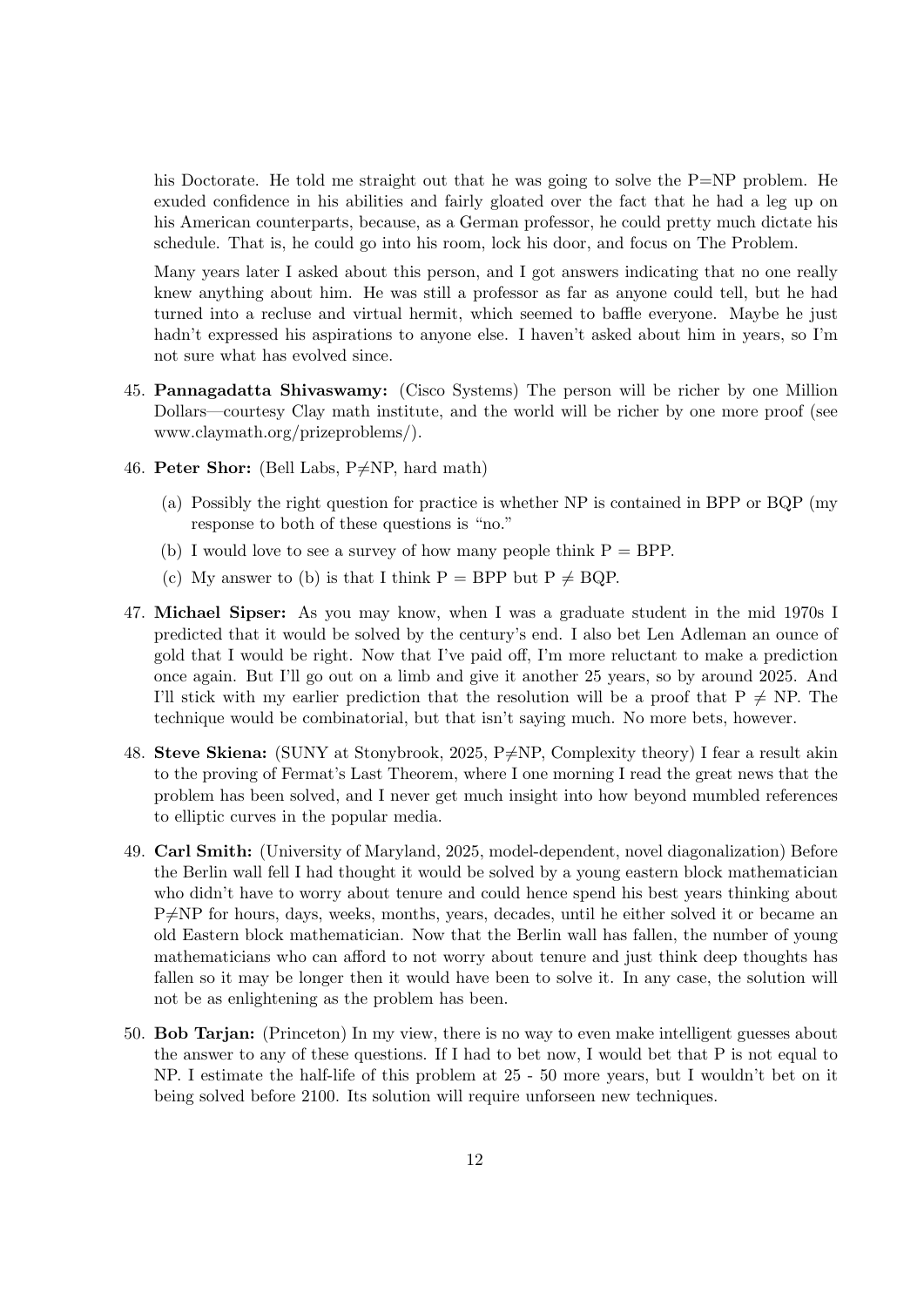- 51. Luca Trevisan: (Berkeley, 2100,  $P\neq NP$ , hard math) I fear that the solution will come by someone recognizing a completely unexpected connection to some really weird mathematics, and then by working out the weird mathematics. Those of us that understand only combinatorics will have no clue.
- 52. Jeff Ullman: (Stanford, 2100,  $P\neq NP$ ) I think the problem is comparable to some of the great problems of mathematics that lasted hundreds of years, e.g., the 4-color theorem. Thus, I'd guess 100 years. I'd bet we don't have the techniques, or even names for the techniques today. Again, that would be analogous to the situation for many of the great open problems of mathematics 30 years after they were posed.
- 53. Moshe Vardi: (Rice) A few years ago Ron Fagin collected "bets" on the outcome of the PvNP question. I believe that I am one of the very few people who placed nontrivial odds in FAVOR of the  $P=NP$  question. When asked to justify my bet, I answered that it is essentially a "protest vote." I do not really have any deep intuition in favor of  $P=NP$ . I do not, however, believe that the evidence in favor of  $P \neq NP$  is as strong as it is widely believed to be. The main argument in favor of  $P\neq NP$  is the total lack of fundamental progress in the area of exhaustive search. This is, in my opinion, a very weak argument. The space of algorithms is very large and we are only at the beginning of its exploration. Witness the non-constructive tractability proofs in the area of graph minors and tractability proofs in the area of group theory that are based on the very deep classification of finite simple groups. The resolution of Fermat's Last Theorem also shows that very simply questions may be settled only by very deep theories. Over the two decades we have seen several major lines of attack on the PvNP question. I myself was involved on one of them, that of finite-model theory. All these lines of attack yielded beautiful theories, but there is little reason to believe that they led us any closer to resolving the problem.

In summary, I think it is impossible to give intelligent answers to questions such as when P=?NP will be solved, what the resolution will be, and what techniques will be used to resolve the question.

- 54. **Paul Vitanyi:** (University of Amsterdamn, 2050, P=NP) I think  $R = P = NP$ .
- 55. Avi Wigderson: (Institute of Advanced Study) I think this project is a bit premature. I think we know too little of what is relevant to even guess answers to your questions, certainly if "we" is replaced by "I."

The only thing I can definitely say, is that it is one of the most important and interesting questions ever asked by humans, and more people and resources should participate in filling up the holes that would allow better guesses of answers to your questions.

- 56. Andy Yao: (Princeton) It's hard to say when the question will be resolved. I don't have even an educated guess. Probably the resolution is that P is not equal to NP. I think the mathematical techniques used will be beautiful.
- 57. Doron Zeilberger: (Rutgers, Math, 2020, P $\neq$ NP, Computer-assisted and/or generated formal enumeration using ideas in the spirit of Razborov (as improved by Alon–Boppana) but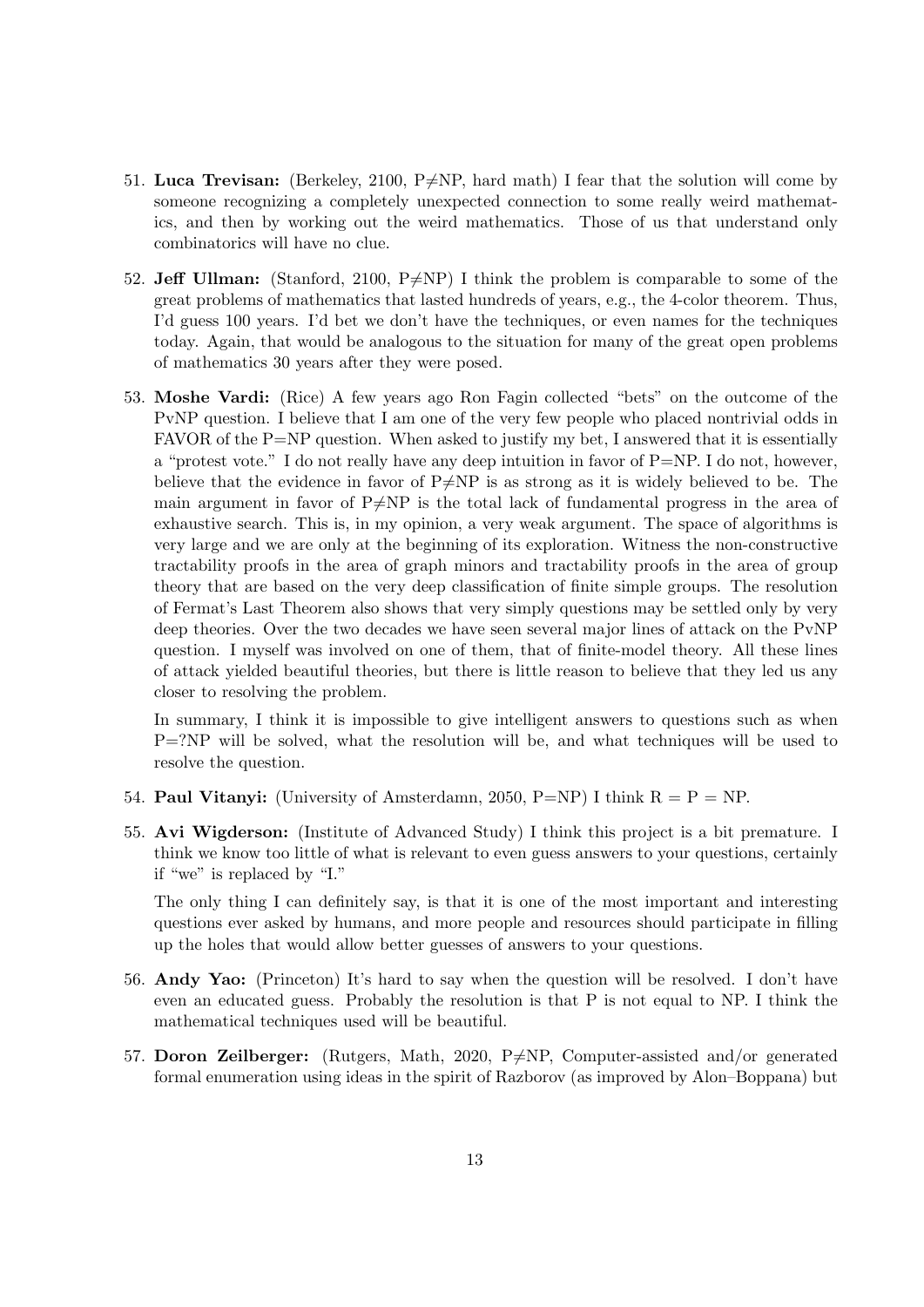instead of the counting sieve, using much more sophisticated, yet-to-be discovered computergenerated sieves, that only computers can analyze. At the end there be long computer checking like in 4CT and Kepler.

It is only fair that computers will chip-in in solving the major problem of Computer Sci.

- 58. Marius Zimand: (Towson State) If P=NP then it will be proven within 10 years. If P $\neq$ NP then it will not be proven for at least 100 years.
- 59. Anonymous1: Only a few people will follow the proof. Whoever does will spend the rest of his life convincing people it is correct.
- 60. Anonymous2: The current level of research is inadequate; there is only a handful of researchers making a serious effort (that I am aware of). Most of structural complexity research seems to have lost sight of the big picture.
- 61. Anonymous3: (Names, schools, dates changed to protect the innocent) On Dec 14, 1991 it was shown that P=NP by undergraduate Mary Lou Koslowsky on her Algorithms final exam at The University of Southern North Dakota. Her ingenious but somewhat hastily written proof, establishing that 3-SAT could be reduced to 2SAT in  $O(n^3)$  time, received only 2 points of credit out of a possible 25 and the comment "Wrong." She left computer science and became a pharmacist, working now at Osco Drugs in Lake Wobogon, where all problems have above average complexity.
- 62. Anonymous4: Even though P $\neq$ NP people should still work on trying to prove P=NP to see what goes wrong.

I think the P=BPP question is almost as interesting. I am appalled that people take for granted that P=BPP.

## 4 Comments on the Comments

The comments were fairly diverse so trends are hard to spot.

- 1. 13 people stated that the solution would be hard—which is orthogonal to saying it will take a long time to find it.
- 2. 5 people thought the solution, once we have it, will be easy to follow.
- 3. 5 people stated that we are overestimating our confidence in  $P\neq NP$ .
- 4. 4 people stated the problem will end up being irrelevant either because of large constants or large degree.
- 5. 3 people stated that issues involving randomization would be more interesting (one suggests that I do a poll on how many people think P=BPP).
- 6. 2 fear that a nonconstructive proof that P=NP will happen and is a worse case scenario.
- 7. 2 people stated the problem will end up being irrelevant because of quantum computing.